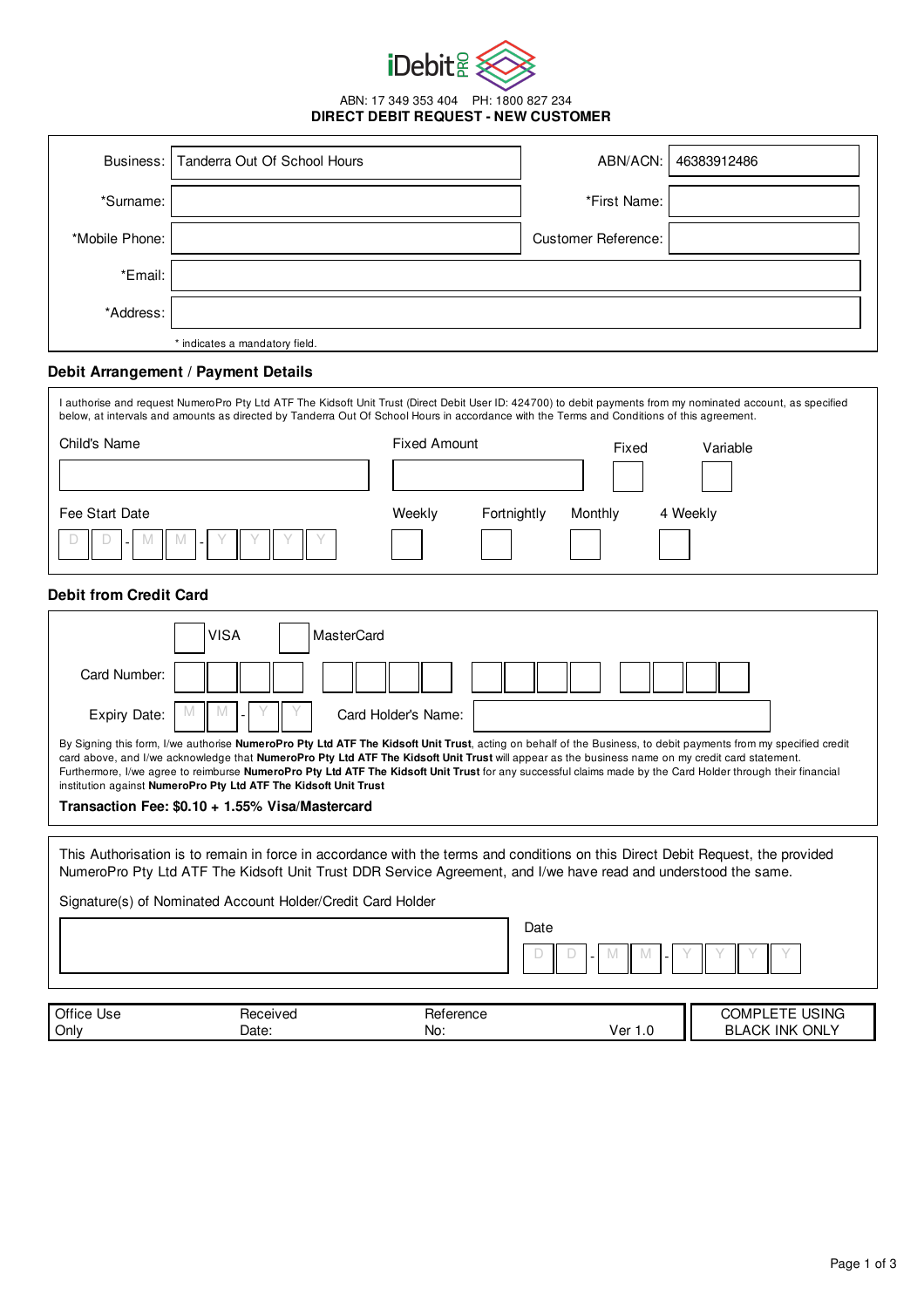

### ABN: 17 349 353 404 PH: 1800 827 234 **DIRECT DEBIT REQUEST SERVICE AGREEMENT - NEW CUSTOMER**

The following is your Direct Debit Service Agreement with NumeroPro Pty Ltd ATF The Kidsoft Unit Trust ABN 17 349 353 404. The agreement is designed to explain what your obligations are when undertaking a Direct Debit arrangement with us. It also details what our obligations are to you as your Direct Debit Provider. We recommend you keep this agreement in a safe place for future reference. It forms part of the terms and conditions of your Direct Debit Request (DDR) and should be read in conjunction with your DDR form.

#### **Definit ions**

- a) **account** means the account held at your financial institution from which we are authorised to arrange for funds to be debited.
- b) **agreement** means this Direct Debit Request Service Agreement between you and us.
- c) **Business** means the "business" as referred to on the DDR form.
- d) **banking day** means a day other than a Saturday or a Sunday or a public holiday listed throughout Australia.
- e) **debit day** means the day that payment by you to us is due.
- f) **debit payment** means a particular transaction where a debit is made.
- g) **direct debit request** means the Direct Debit Request between us and you.
- h) **us** or **we** means **NumeroPro**, (the Debit User) you have authorised by signing a direct debit request.
- i) **you** means the customer who signed the Direct Debit Request.
- j) **your financial institution** means the financial institution nominated by you on the DDR at which the account is maintained.

I/We hereby authorise NumeroPro Pty Ltd ATF The Kidsoft Unit Trust ABN 17 349 353 404 (herein referred to as "NumeroPro") to make periodic debits on behalf of the "Business" as indicated on the front of this Direct Debit Request (herein referred to as the "Business").

I/We acknowledge that NumeroPro is acting as a Direct Debit Agent for the Business and that NumeroPro does not provide any goods or services and has no express or implied liability in regards to the goods and services provided by the Business or the terms and conditions of any agreement that I/we have with the Business. I/We acknowledge that the debit amount will be debited from my/our account according to the terms and conditions of my/our agreement with the Business. I/We acknowledge that bank account and/or credit card details have been verified against a recent bank statement to ensure accuracy of the details provided and will contact my/our financial institution if I/we are uncertain of the accuracy of these details.

#### **Debit ing your account**

By signing a Direct Debit Request, you have authorised us to arrange for funds (these amounts may vary upon instructions from the Business) to be debited from your account. You should refer to the Direct Debit Request and this agreement for the terms of the arrangement between us and you. We will only arrange for funds to be debited from your account as authorised in the Direct Debit Request.

If the debit day falls on a day that is not a banking day, we may direct your financial institution to debit your account on the following banking day. If you are unsure about which day your account has or will be debited you should ask your financial institution. I/We acknowledge that any request by me/us to stop or cancel the debit arrangements will be directed to the Business. I/We acknowledge that any disputed debit payments will be directed to the Business and/or NumeroPro. If no resolution is forthcoming, I/we agree to contact my/our financial institution. I/We acknowledge that if a debit is returned by my/our financial institution as unpaid, a failed payment fee is payable. I/We will also be responsible for any fees and charges applied by my financial institution and collection fees, including and not limited to any solicitor fees and collection agent fees appointed by NumeroPro. I/We authorise NumeroPro to attempt to re-process any unsuccessful payments as advised by the Business. I/We acknowledge that if specified by the Business, a setup, variation, SMS or processing fees may apply as instructed by the Business.

#### **Amendments by us**

We may vary any details of this agreement or a Direct Debit Request at any time by giving you at least fourteen **(14) days** written notice.

#### **Amendments by you**

You may change, stop or defer a debit payment, or terminate this agreement by providing us with at least fourteen **(14) days** notification by writing to: PO Box 1298, Broadbeach QLD 4218 or by telephoning us on 1800 827 234 during business hours or arranging it through your own financial institution.